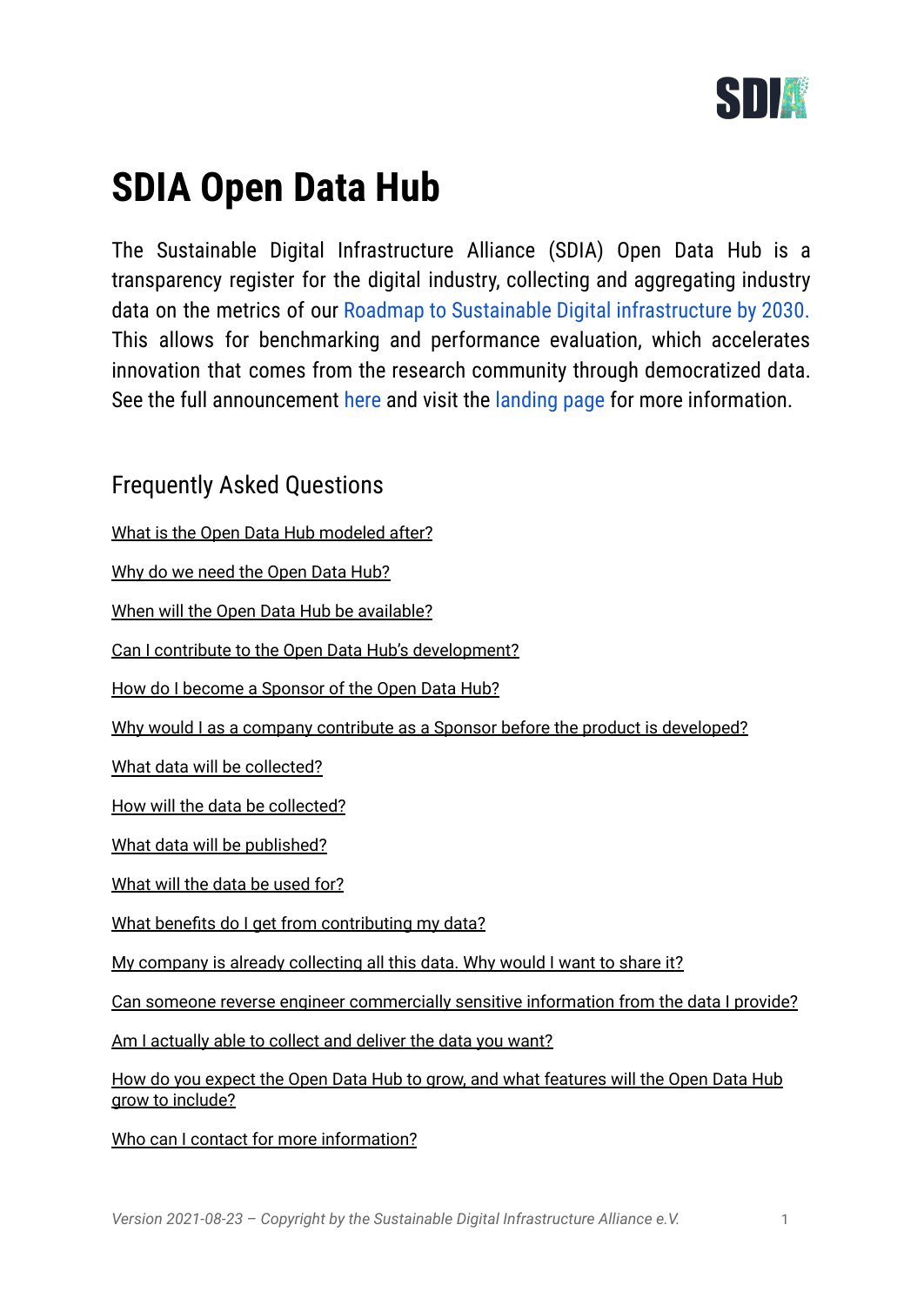

# <span id="page-1-0"></span>What is the Open Data Hub modeled after?

It is inspired by and modeled after similar open data hubs used in other industries, such as the European Network of Transmission System Operators for Electricity ([ENTSO-E\)](https://www.entsoe.eu/), the UN Environment Programme's (UNEP) [Climate](https://www.unep.org/explore-topics/climate-change/what-we-do/climate-action-note) Action Note, [electricityMap,](https://www.electricitymap.org/map) and [Climate](https://www.climatetrace.org/) TRACE.

# <span id="page-1-1"></span>Why do we need the Open Data Hub?

In order to reduce the environmental impact of the digital economy without compromising its growth, we need to decouple digital growth from energy and resource consumption. In order to achieve this, we have developed our Roadmap to Sustainable Digital [Infrastructure](https://sdialliance.org/roadmap) by [2030.](https://sdialliance.org/roadmap) The Roadmap illustrates a set of initiatives based on six essential metrics  $(CO<sub>2</sub>)$ Emissions, Electricity Consumption, Waste from Electrical and Electronic Equipment (WEEE) Generation, Resource Consumption, Pollution, and Socioeconomic Costs) aiming to move the industry toward sustainability. In order to track our progress, however, we need a central reporting framework that continuously collects data on the status quo. The Open Data Hub acts as the reporting vehicle that provides transparency and allows for industry-wide innovation through its open-access data that paves the way for a sustainable digital industry.

# <span id="page-1-2"></span>When will the Open Data Hub be available?

The launch of the first version of the Open Data Hub is scheduled 2022, which will entail testing its functionality by only collecting and storing data. In the meantime, you can [reach](mailto:external.relations@sdialliance.org) [out](mailto:external.relations@sdialliance.org) to us to stay updated or become a Sponsor of the Open Data Hub, supporting its development financially.

# <span id="page-1-3"></span>Can I contribute to the Open Data Hub's development?

Yes. As a Sponsor, you will provide the financial resources for the development of the Open Data Hub. By funding this initiative, you ensure increased quality and robustness for the first version since it allows us to put more resources into its development.

# <span id="page-1-4"></span>How do I become a Sponsor of the Open Data Hub?

In order to become a Sponsor, your organization is required to have at least a Supporter membership with SDIA. Depending on your desired level of sponsorship, you can either sign up for a Supporter membership (€20,000/year or €40,000/year for energy utilities) or for a Sponsor membership (€40,000/year or €80,000/year for energy utilities). For additional information on memberships, reach out to: [external.relations@sdialliance.org](mailto:external.relations@sdialliance.org).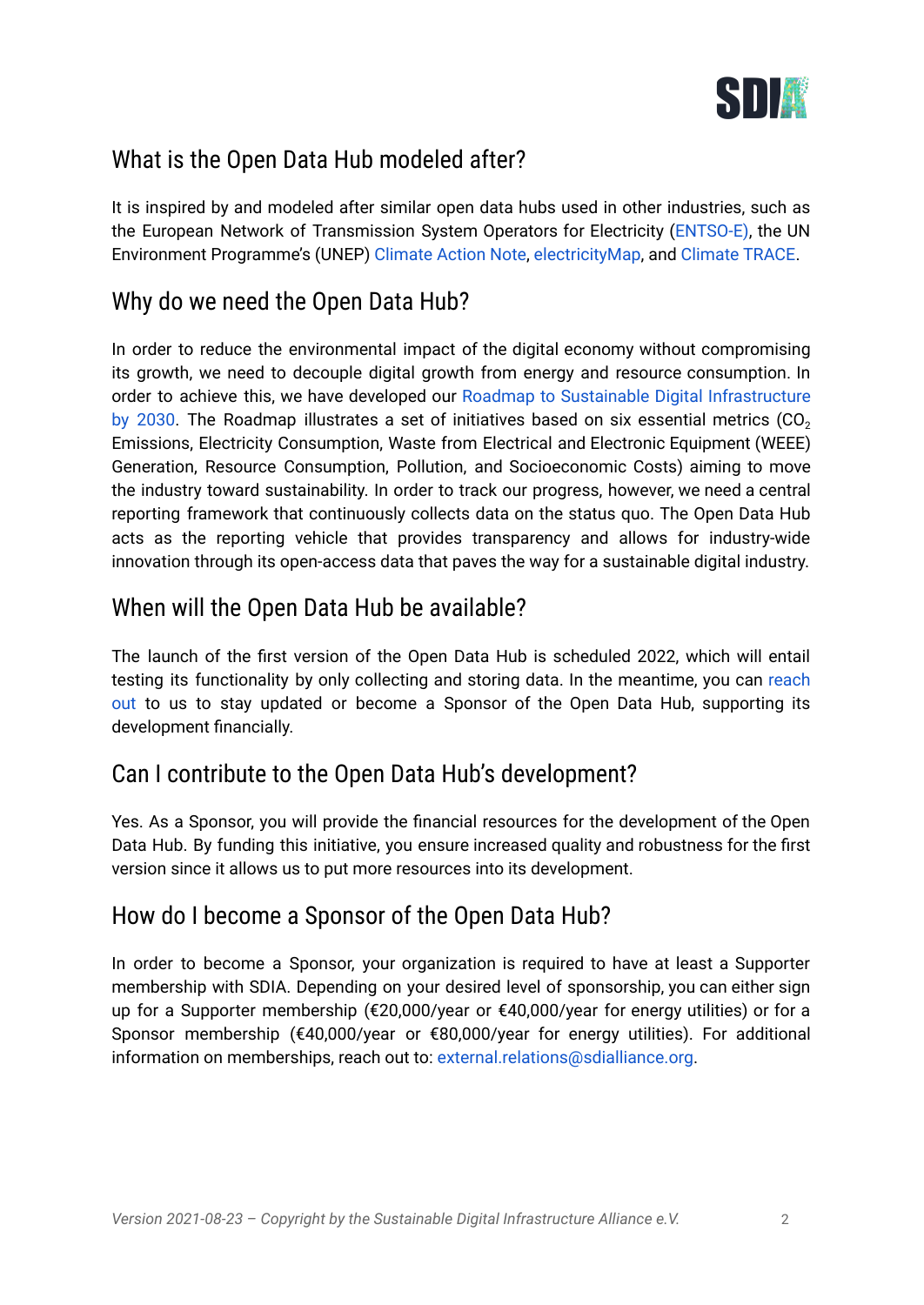

# <span id="page-2-0"></span>Why would I as a company contribute as a Sponsor before the product is developed?

As a non-member of SDIA, you can contribute as a Sponsor of the Open Data Hub, supporting the development financially. With increased funds, your support will increase the richness and robustness of the platform, while also speeding up its development. This will grant you and the whole industry earlier access to a higher-quality platform.

Additionally, you will gain reputation since your brand will be highlighted in any Open Data Hub related publications and articles.

## <span id="page-2-1"></span>What data will be collected?

Within the Open Data Hub, we will only collect the data that the participants are able and willing to share. By design, the Open Data hub will protect business-critical data, anonymizing and aggregating data instead of revealing single actors as the source of the data. This way, even if products or infrastructure may not yet be sustainable, companies can still contribute their data, knowing their identity is protected.

Our goal is to measure at least those metrics that we have defined within our [Roadmap.](https://sdialliance.org/roadmap) Therefore, we have developed a data model that accumulates and illustrates the relevant data that we want to collect. This data model will be refined by discussions with participating members of the Open Data Hub.

Basically, the data can be divided into three categories: **collected data** (e.g., kilowatt-hours (kWh) from the various energy-related systems within the data center or temperature from sensors), **assessment data** (e.g., embedded emissions), and **calculated data** (e.g., carbon dioxide equivalent (CO2eq) of energy consumption).

The definite set of metrics is not final yet, however all relevant metrics from past years have been taken into account and are aimed to be analyzed within the Open Data Hub steering group.

#### <span id="page-2-2"></span>How will the data be collected?

The collection of that data depends on the time-sensitivity of the respective metric. Time-critical data will be collected in near real-time (e.g., energy consumption), while non-volatile data (e.g., WEEE generation) will be collected periodically. The real-time collection of data could be done via data center infrastructure management (DCIM) software as well as other infrastructure software such as virtualization hypervisors, ID-Rack, or IT monitoring software. We also plan to consult our members about this to help devise how.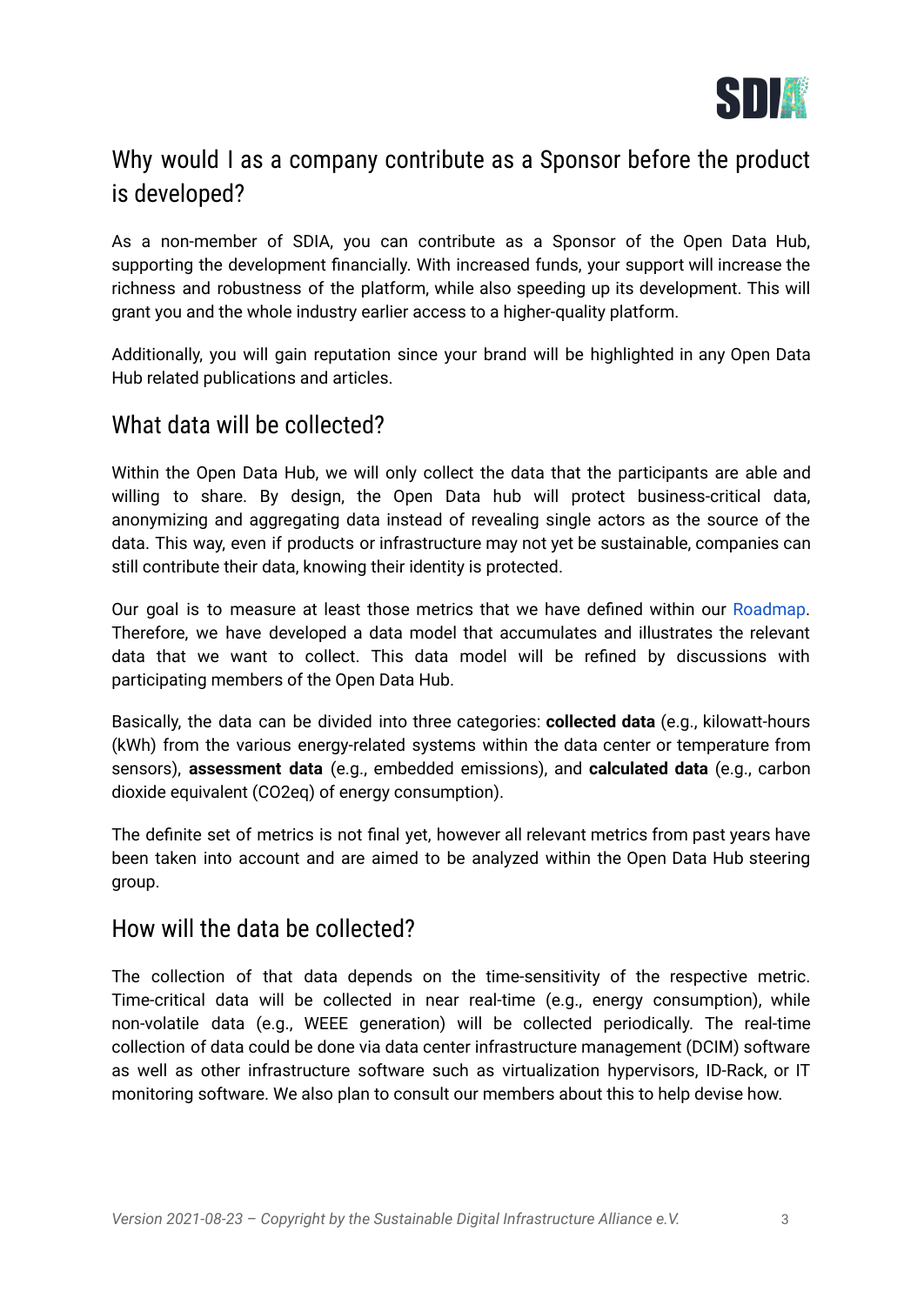

# <span id="page-3-0"></span>What data will be published?

Publishing the data will be a key element of the Open Data Hub since it will catalyze innovation toward a sustainable digital economy, support researchers, and help governments craft effective, inclusive, and data-driven regulation and policy. The shared data, however, will be aggregated and anonymized before it is being published to prevent sensitive data from being leaked. Therefore, we will develop a detailed privacy policy together with participating members.

Additionally, in order to access the data sets, consumers have to be either part of a research organization, a university or governmental organization. Apart from that, our members can access the data. Either way, the consumer needs to be registered within the SDIA system to ensure traceability of the data.

## <span id="page-3-1"></span>What will the data be used for?

The collected data enables a variety of activities. It will be used for benchmarking, evaluating the performance of contributors, and also as a source of information for researchers, innovators, and governments. The data can even be used for new services that optimize the energy efficiency of IT and the facility.

## <span id="page-3-2"></span>What benefits do I get from contributing my data?

A contribution to the Open Data Hub brings several benefits:

**First**, momentum is growing among governments to make the digital sector more transparent about their power and resource consumption as well as consider the wider impact of IT and digitalization on the environment and climate targets. By doing it via the Open Data Hub, we can focus on aggregate data and protect business-critical data while creating a new precedent for regulators and policymakers by facilitating inclusive, data-driven policy-making.

**Second**, the Open Data Hub allows you to compare your key sustainability metrics to industry benchmarks and other contributors, helping you to focus on potential weak points in your sustainability strategy or to advertise your exemplary sustainability effort.

**Third**, by better understanding how metrics like power consumption are being used by IT providers and its underlying infrastructure, the focus can switch from the data center buildings to the owners of IT infrastructure that ultimately account for the biggest use of energy. In turn, if data center tenants, for instance, are being pressured to be more sustainable and reduce power consumption, they could enlist the help of the data center operator and buy "energy optimization" or "sustainability" as a service  $-$  a new business pathway for the data center that turns a potential threat into an exciting opportunity.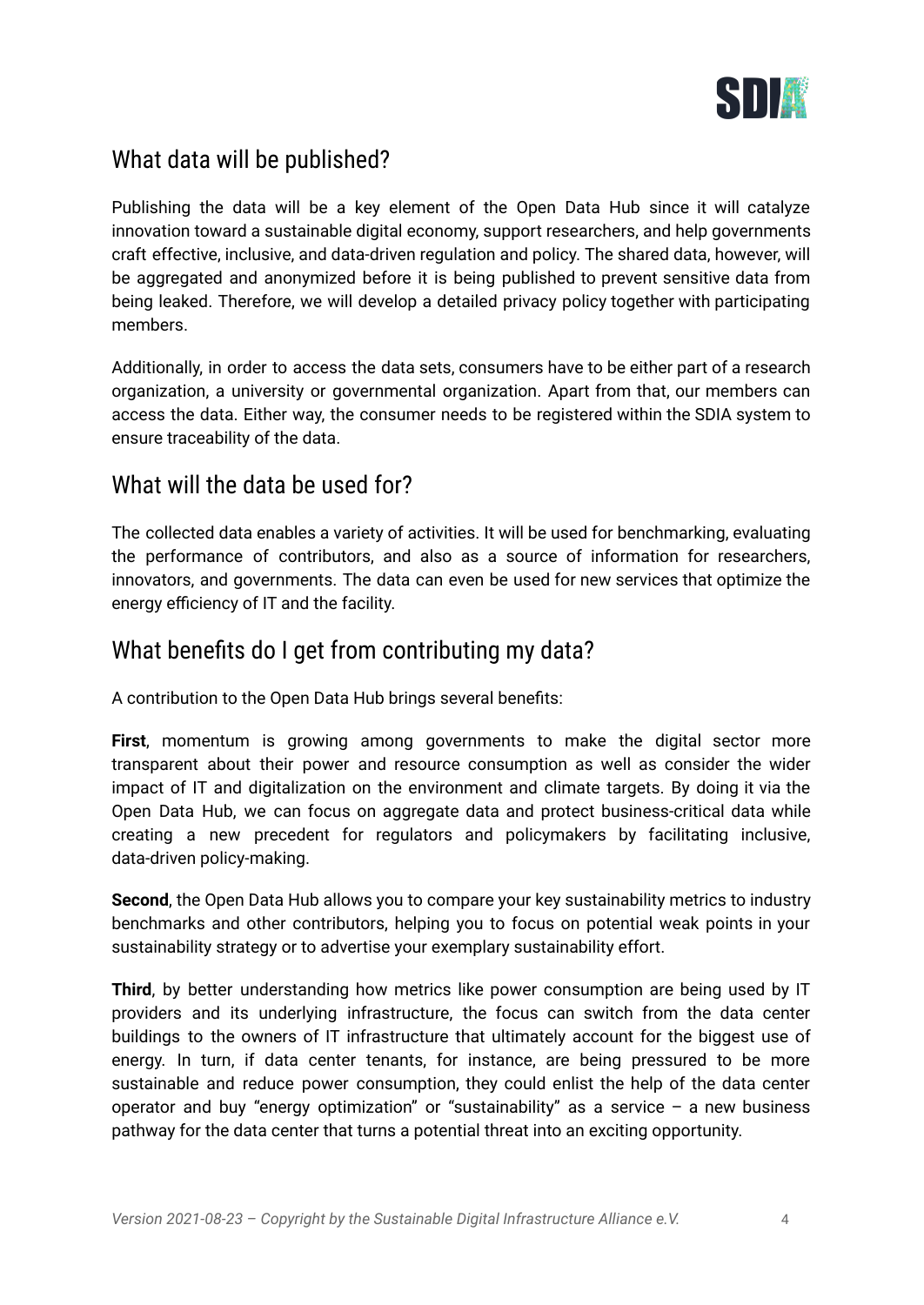

**Fourth**, the Open Data Hub will catalyze industry-wide innovation by providing critically needed data to researchers who can, in turn, help further develop the sector as a whole.

**Fifth**, Open Data Hub partners will be eligible for a new Transparency Certification (similar to other industry standards such as the [EPEAT](https://epeat.net/) ecolabel), which will signal to industry, society, and your customers that you are serious about transparency.

**Sixth**, you will be able to evaluate your company's performance with automated compliance tools and personalized dashboards that show and rate your real-time operational data, including your server/data center idle coefficients (SIC/DIC) – two key sustainability and efficiency metrics.

**Seventh**, the Open Data Hub gives you access to new products and services that will be built with the platform's data and infrastructure, optimizing your operations, and saving energy by improving IT efficiency or other metrics.

**Lastly**, SDIA's experts, including our members and Research and Innovation Labs, will provide sustainability recommendations to help you progress with our [Roadmap](https://sdialliance.org/roadmap) to a sustainable digital economy.

# <span id="page-4-0"></span>My company is already collecting all this data. Why would I want to share it?

Sharing your data with the Open Data Hub makes your company a catalyst for industry-wide innovation. The SDIA will acknowledge your contribution with its own Transparency Certification badge and give you access to benchmarking data.

Additionally, while public and governmental interest in the digital infrastructure and its environmental impact is rising, taking part in an industry initiative like the Open Data Hub could preempt governmental regulatory scrutiny.

# <span id="page-4-1"></span>Can someone reverse engineer commercially sensitive information from the data I provide?

No. By anonymizing and aggregating the data that you submit, it will not be possible to trace this data back to your business.

# <span id="page-4-2"></span>Am I actually able to collect and deliver the data you want?

The participants and SDIA will discuss which data will be collected and how it will be possible to collect it. This ensures that our demands regarding data collection remain realistic and that the process can be implemented easily and in-line with established data protection guidelines.